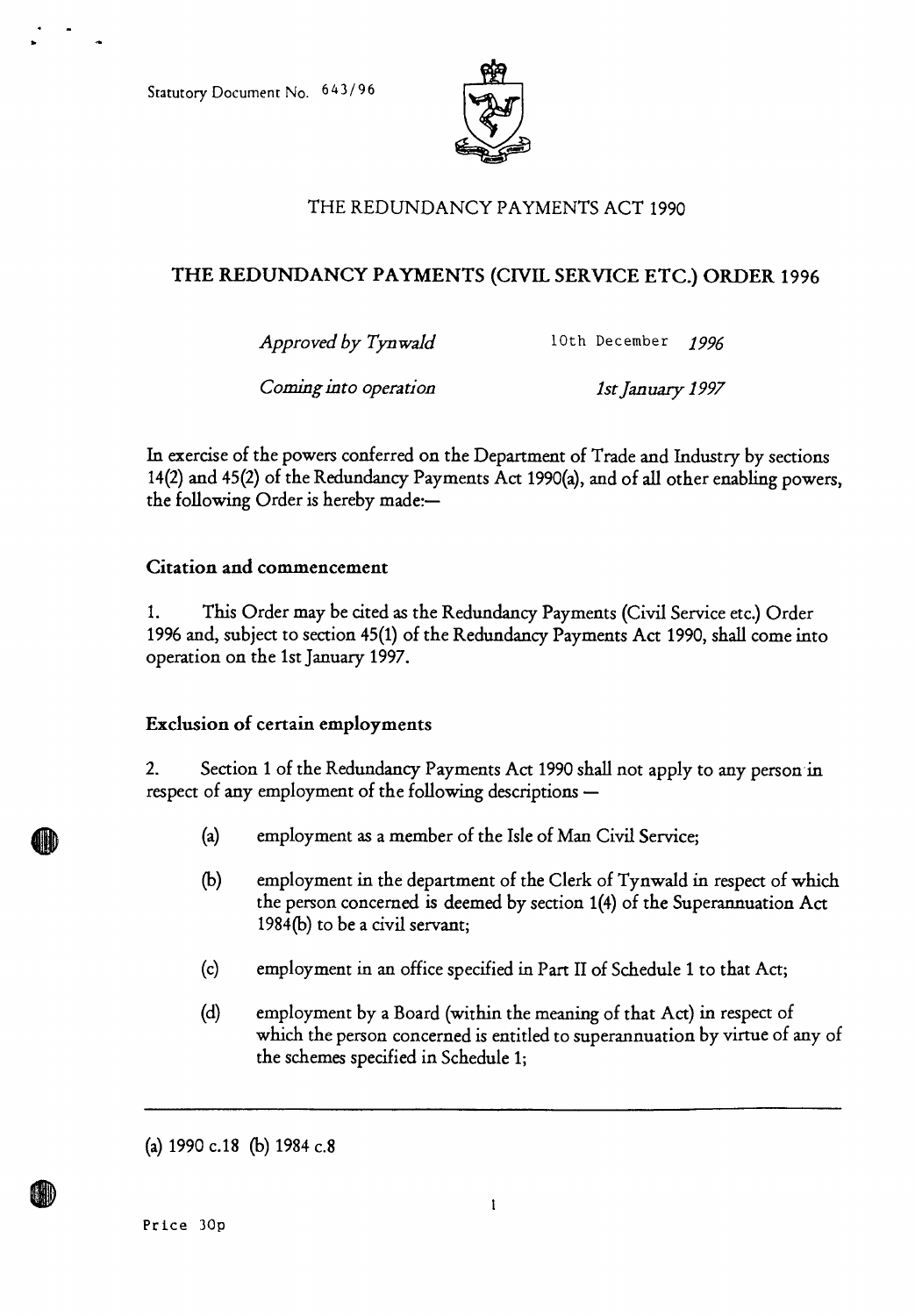(e) employment by the Department of Health and Social Security in respect of which the person concerned is entitled to superannuation by virtue of a scheme under section 2 of that Act;

W

employment which is remunerated out of the General Lighthouse Fund.  $(f)$ 

#### Revocation

3. The Orders specified in Schedule 2 are revoked.

### Article 2(d). SCHEDULE 1

## SUPERANNUATION SCHEMES

| Reference | Title                                                                |
|-----------|----------------------------------------------------------------------|
| GC 10/59  | The Superannuation (Officers of Boards) Scheme 1959.                 |
| GC 95/72  | The Superannuation (Manual Workers) (No. 1) Scheme 1973              |
| GC 147/77 | The Manual Workers' Superannuation Scheme 1977                       |
| GC 16/78  | The Isle of Man National Transport Limited Pension Scheme 1978       |
| GC 174/80 | The Radio Manx Limited Pension Scheme 1980                           |
| GC 27/85  | The Financial Supervision Commission Superannuation Scheme 1984      |
| GC 244/85 | The Manx Electricity Authority Superannuation Scheme 1985            |
| GC 415/86 | The Insurance Authority Superannuation Scheme 1986                   |
| GC 350/88 | The Superannuation (Harbour Police Civilian Auxiliaries) Scheme 1988 |
| GC 434/89 | The Superannuation (Traffic Wardens) Scheme 1989                     |
| GC 431/89 | The Gaiety Theatre Staff Superannuation Scheme 1989                  |